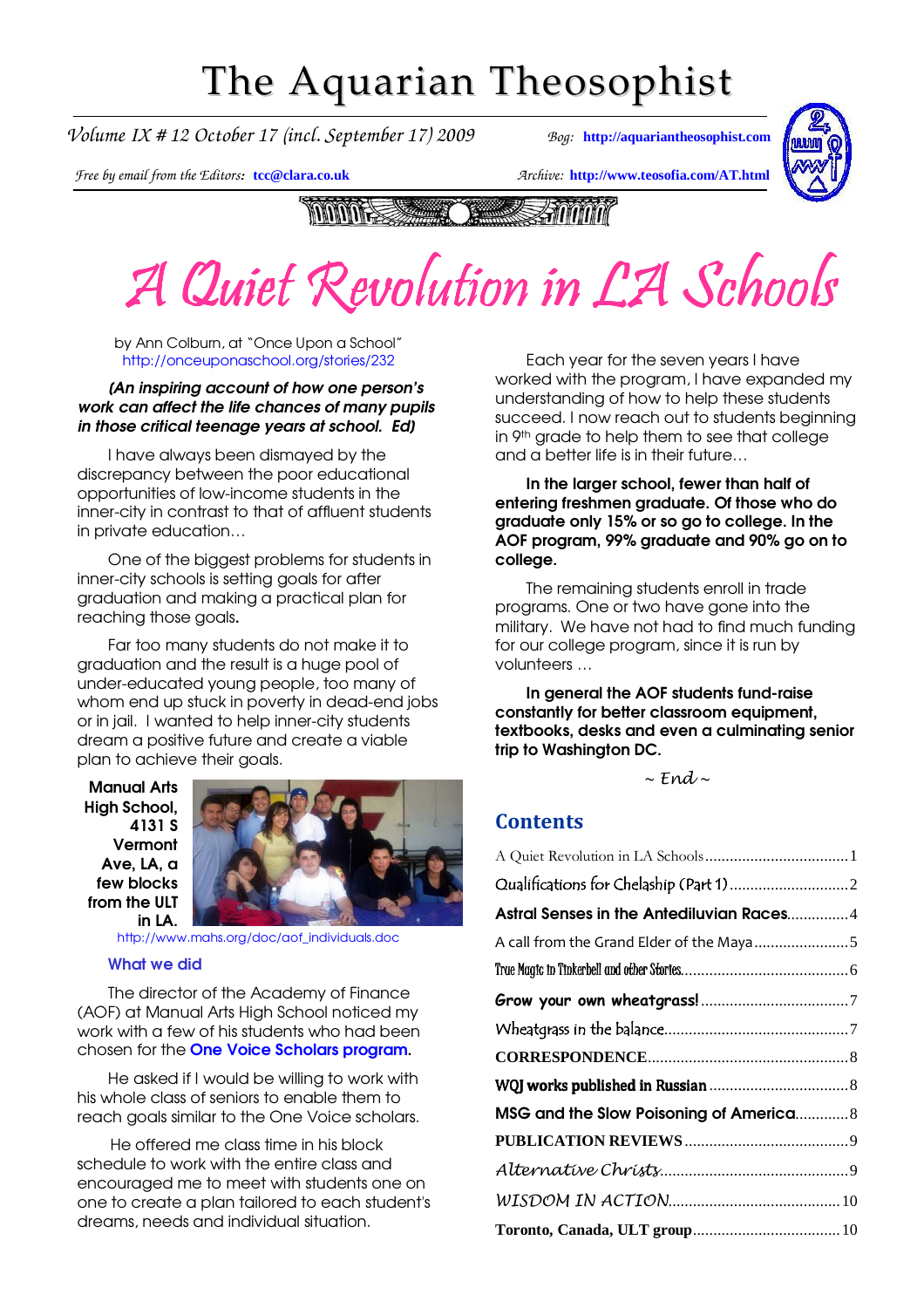## <span id="page-1-0"></span>Qualifications for Chelaship (Part 1)

[An article by Mohini Chatterjee, coauthor of "Man – Fragments of Forgotten History" which Mme Blavatsky called "mystical little romance". It was first printed in Theosophist in 1884, reprinted in Theosophy in December 1956.

It is of especial interest in that it defines more fully the "six glorious virtues" which Robert Crosbie presents in The Friendly Philosopher, pages 81-2. Eds]

The power of the Adepts over forces of nature, not generally recognized, has been enlarged upon on various occasions, but no account of them can possibly be satisfactory without bringing into prominence their goodness and their solicitude for the welfare of the race, which an ordinary man can no more comprehend than the Polynesian savage measure the intellectual height of a Newton or a Galileo.

Surprise is often expressed that the philanthropy of the Mahatmas does not induce them to abandon their seclusion and work for men, among men. But the reason for such apparently strange conduct on the part of these god-like men is not very far to seek. The productive power of our energies varies in accordance with the plane on which they operate.

A brick-layer labouring from sunrise to sunset produces work which, when estimated in money, will be found to be but a small fraction of the money value of an hour's work by a man of science. The difference in the effects generated by a given quantity of energy on the physical and intellectual planes is thus apparent.

Those who are acquainted with the laws of spiritual dynamics know that the work produced by a given amount of energy on the intellectual plane is in its turn immeasurably less than that produced by the same quantity of energy acting on the plane of spirit - the highest principle in man, according to our occult doctrine.

It is more unreasonable, therefore, to expect an Adept to work with us on the ordinary plane than it would be to suggest to Sir William Thomson to turn shoemaker. The value

of a scientific discovery as an intellectual triumph can be best estimated by a proper study of the various steps which have led up to it. Similarly, the excellence achieved by an Adept can only be appreciated, though in a very rough and incomplete manner no doubt, by a careful consideration of his preliminary training.

According to the most authoritative treatises on that occult science of which the Adept is a master, verified by the experience of its living students, none are admitted into the inner sanctuary for instruction until they reach a certain stage of spiritual development, characterized by the attainment of what in the Brahminical books, are called **the four** "Sadhanas" or accomplishments.

The first "accomplishment" which a neophyte must have is the right knowledge of the real and unreal. The object to be attained by the help of the "Great Science", as it is called, being the realization of the true, and Adeptship being but the mark of a certain stage of this realization, it is clear that the first step to be taken is to gain an intellectual apprehension of what the truth is.

But what is the truth? It will not do for the neophyte to ask the question like the jesting proconsul, and refuse to wait for the answer. Had Pilate asked the question in Sanscrit he might have been answered out of his own mouth. For the Sanscrit word itself offers a clue to the nature of truth. In that language truth and reality bear the same name, and reality is defined to be that which is unaffected by time, or in the quaint phraseology of the original, remains witness of the three divisions of time, the past, the present, and the future.

The first accomplishment, therefore, consists in an intimate intellectual conviction of the fact that all and everything which appears to have an existence separate from Parabrahm is merely illusion (Maya). Hence it is clear that at the present stage of the theosophical movement the duty that lies upon the Society and all its members is to disseminate the knowledge of the Esoteric doctrine, the true philosophy of the real and the unreal, as that alone is capable of laying the foundations of any progress whatsoever.

The second accomplishment marks the next step on the path, and is the permanent effect produced on the mind by the theoretical knowledge, which forms the preceding accomplishment. When the neophyte has once grasped the unreal character of the objects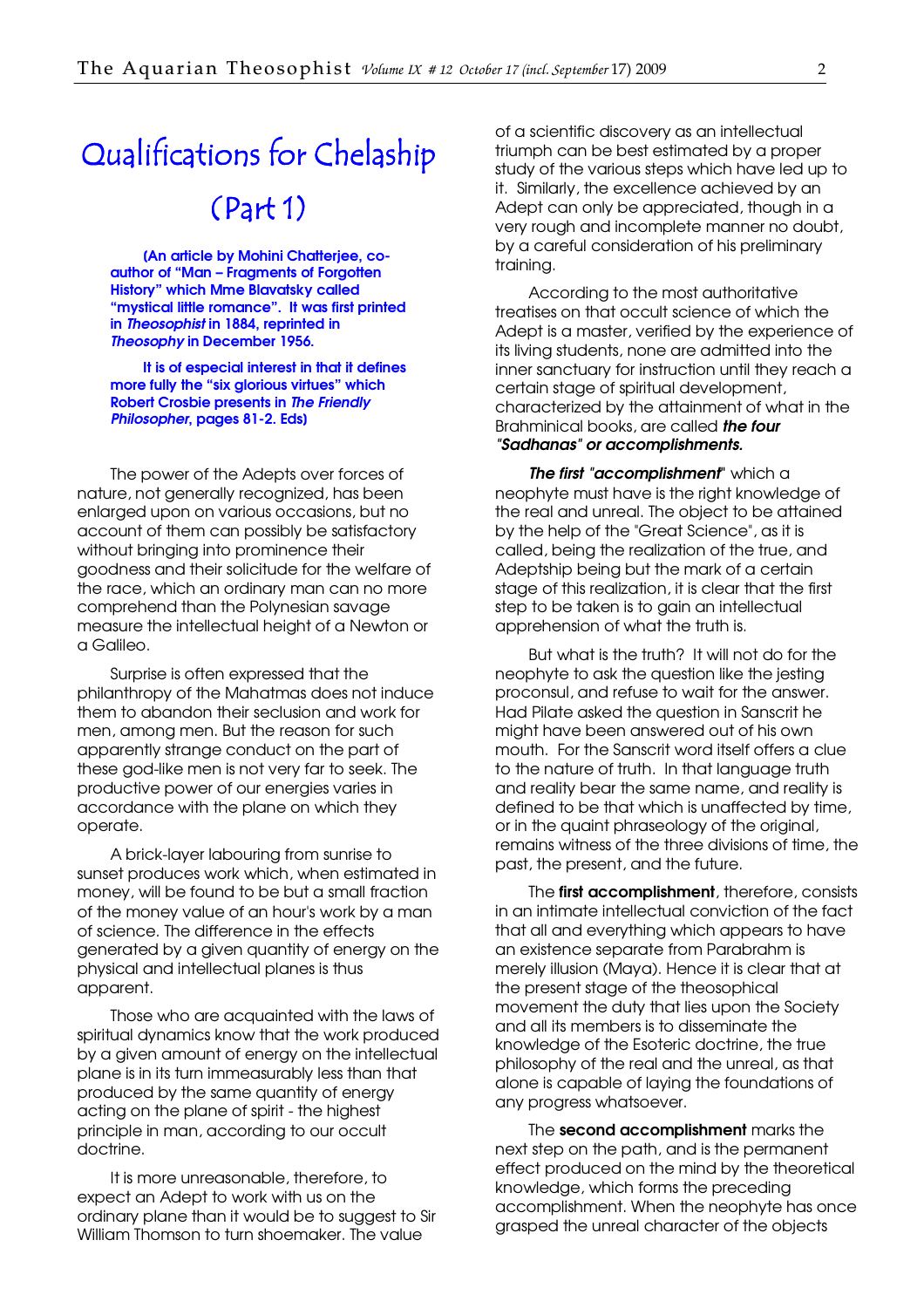around him, he ceases to crave for them, and is thus prepared to acquire **the second** accomplishment, which is a perfect indifference to the enjoyment of the fruit of one's actions, both here and hereafter.

Exoteric students fall into a grievous error by their failure to catch the true spirit of the injunction against acting under the impulse of desire. They erroneously suppose that the best preparation for spiritual life is to forcibly repress all outward expression of desire, entirely losing sight of the fact that even the most rigid abstinence from physical acts does not produce inactivity on the higher planes of spiritual or mental existence.

Sankaracharya, in his commentaries on the Bhagavat Gita, one of the most authoritative of the Brahminical sacred writings, says that such a conclusion is simply delusive. A hasty supposition might here be made that these considerations will have

the effect of sanctioning persistence in evil, but when the desire for improvement is constantly present in

Shankaracharya The popularizer of the Vedântic system, and the founder of the Adwaita (non-dualistic) philosophy. One of the greatest teachers in Indian history.

the mind and the character of the evil thoroughly realized, each failure to harmonize the inward with the outward nature will, by the revulsion of feeling thus produced, strengthen the determination to such an extent that the evil desire will be speedily crushed.

This is why Eliphas Levi so vehemently denounces the institution of forced celibacy among the Romish priests. The personality of a man at any one moment is the result of all his previous

acts, thoughts and emotions, the energy of which constantly inclines the mind to act in a particular way. All attempts therefore to cure this mental bias



'Eliphas Levi' Alphonse-Louis Constant was born in Paris 1836. He became a priest briefly, before pursuing occultism. [from a sketch drawn by a friend.]

by repressing its expression on the outer plane is as hurtful as to throw back into the circulation, unhealthy blood, seeking a natural outlet. The internal desire is always forging fresh links in the

chain of material existence, even though denied outward manifestation.

The only way to free oneself from the bonds of Karma, producing birth and death, is to let the stored-up energy exhaust itself merely as a portion of the great cosmic energy and not to color it with personality by referring it to self. The Bhagavat Gita itself speaks on this subject with no uncertain sound. The great teacher Krishna reproves his pupil Arjuna for having expressed a disinclination to perform the duties pertaining to his sphere of life. The reason is perfectly plain: in reference to the great reality everything of this world is unreal; therefore, to renounce the duties entailed upon us by our birth for something equally unreal only accentuates the ignorance which makes the unreal appear as the real.

The wisest course, suggested by Krishna, is that Arjuna should perform all his duties unselfishly,

"Thy right is only to the act", says the teacher, "it ends with the performance of the act and never extends to the result".

We must perform our duty for its own sake and never allow the mind to dwell on the fruit of our actions, either with pleasure or with pain. Purified from the taint of selfishness, the act passes by like water over the lotus leaf, without wetting it. But if the act done as a means to the attainment of a personal end, the mind acquires a tendency to repeat the act, and this necessitates further incarnations to exhaust that tendency.

From the above consideration it is abundantly clear that occultism enjoins upon its votaries the necessity of an ardent and sleepless desire for the performance of duty, the sphere of which is enlarged by the first accomplishment, which requires a thorough recognition of the unity of the individual with the all.

It is not enough to have sentimental perception of this great truth, but it must be realized in every act of life. The student therefore, to begin with, must do everything in his power to benefit all on the ordinary physical plane, transferring his activity, however, to the higher intellectual and spiritual planes as his development proceeds.

[to be continued]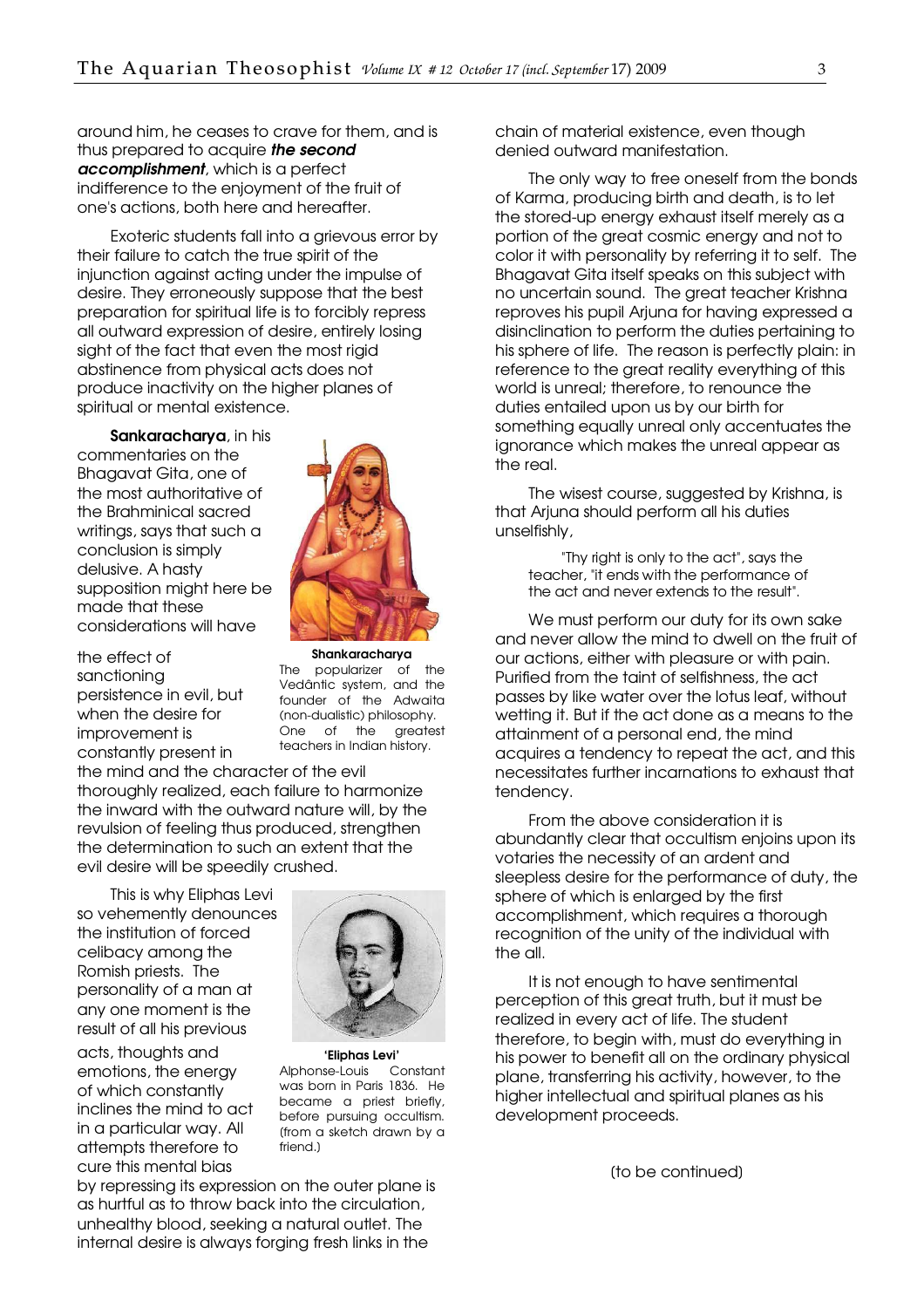## <span id="page-3-0"></span>Astral Senses in the Antediluvian Races

By a student

According to the Secret Doctrine contemporary man is the outcome of a series of transformations having started millions of years before our era that have culminated in the present day shape.

Antediluvian races are an occult reality. Myths and epic poems of ancient peoples are an endless source of information concerning the appearance, features and contact of the mankind of the past.

"There were four-armed human creatures in those early days of the malefemales (hermaphrodites); with one head, yet three eyes. They could see before them and behind them.

A Kalpa later (after the separation of the sexes) men having fallen into matter, their spiritual vision became dim; and coordinately the third eye commenced to lose its power. . . . The double-faced became the one-faced, and the eye was drawn deep into the head……" (S.D. II, 295)

We are told that, once, the third eye was a normal organ and that later on due to a gradual developing of lower manas, it became an atrophied organ.

Today's physical body is the most recent abode of the human soul; the former one was the astral body.

In his article "The Sheaths of the Soul", William Judge gives a picture and function of the Astral Body as one of such "sheaths" and the one preceded the physical. He says:

"So during the long ages that have passed since the present evolution began in this solar system, the Soul has constructed for its own use various sheaths, ranging from very fine ones, near to its own essential being, to those that are more remote, ending with the outer physical one, and that one the most illusionary of them all, although appearing from the outside to be the truly real."

There are innate powers within us inactive at the present time, which were however clearly

expressed and used in the second Root-Race, where – as mentioned in the Secret Doctrine the begining of giants is to be traced. Cyclops well known from Homer's Odyssey are the remnants of the Giants and their astral senses, as transformed during the lengthy span of time till the fourth Atlantean Race.

"As the "progenitors" merged wholly in their own astral bodies, which were their progeny; so that progeny was absorbed in its descendants … These were the second Humanity—composed of the most heterogeneous gigantic semi-human monsters—the first attempts of material nature at building human bodies." (SD II 138)

The eye, typically existing in the middle of the Cyclop's forehead, is the third eye representing the sum of the astral senses as back then the semi-human nature was astral and not yet physical. Astral senses became latent when the physical ones grew up. Once humanity used to be in direct contact with the astral plane, just as today it is in direct contact with the physical.

The reference to the myth of one-eyed Cyclops and to Ulysses' adventures is the allegory of humanity's evolution.

"… the author wonders why in Bible and tradition the Gibborim (Giants, the mighty ones) the Rephaim, or the spectres (Phantoms), the Nephilim, or the fallen ones—(irruentes)—are shown "as if identical, though they are all men, since the Bible calls them the primitive and the mighty ones"… The "Doctrine" explains the secret. These names, which belong by right only to the four preceding races and the earliest beginning of the Fifth, allude very clearly to the first two Phantom (astral) races; to the fallen one the Third; and to the race of the Atlantean Giants—the Fourth, after which "men began to decrease in stature." SD II 279

In those times, the astral body could fly and move at great distances, his organs could reach out as far as 3-meters. In the astral body are found the centers of the senses which become later physical senses and organs.

Our present astral body cannot be extend itself for more than 10 centimeters from the physical. There are some who unconsciously project or use their astral body. Only those trained through a firm self-discipline with regard to the senses and the mind may be able to use their astral form at will. In other case astral senses and abilities will slowly be re-awaken while humanity is ascending its evolutionary arc.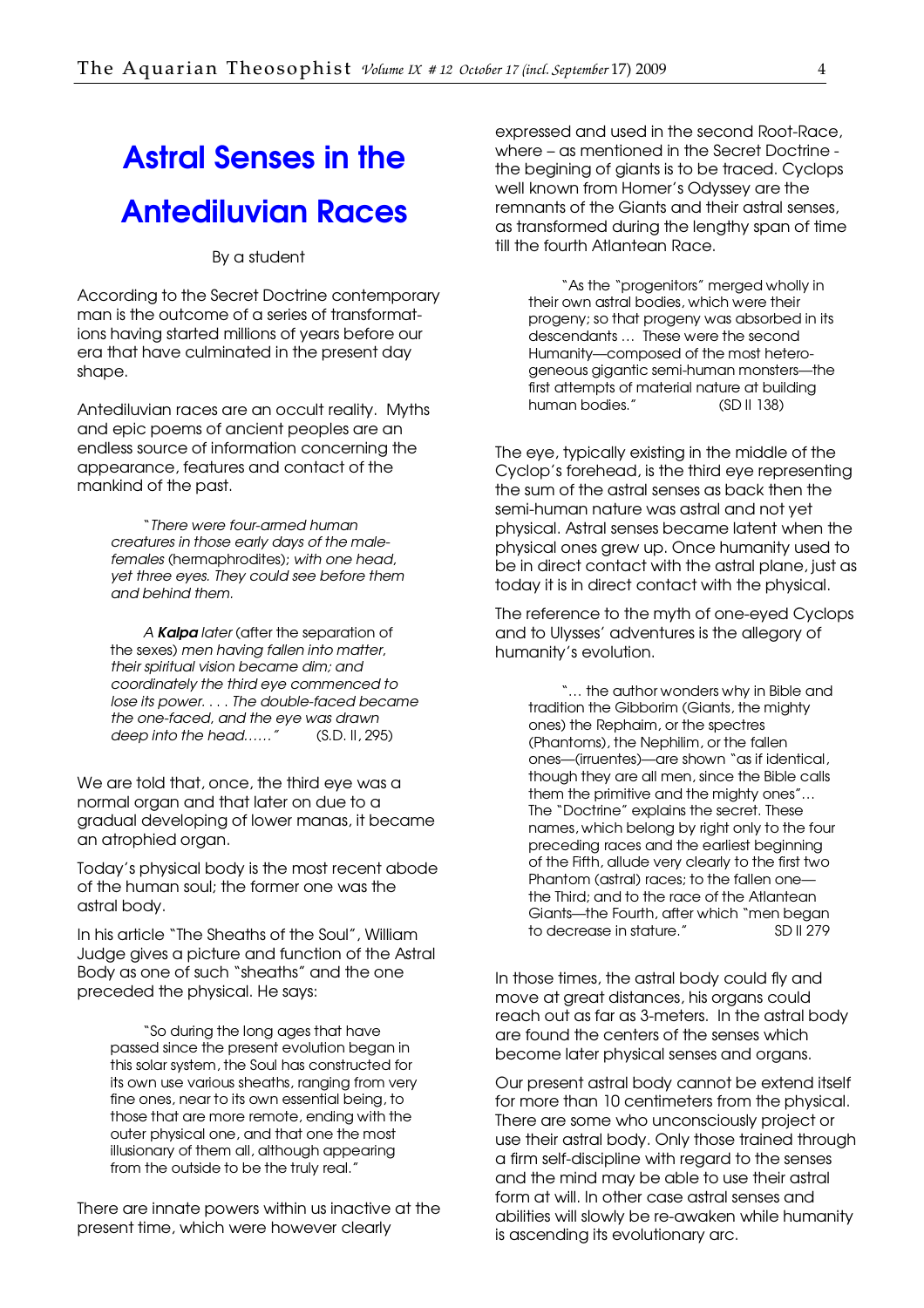<span id="page-4-0"></span>The story of Ulysses and his wanderings depicts in a symbolical way the way-faring of the soul or of the pilgrim in universe. His encounters with the Sirenes and the beautiful enchantresses (Circe, Calypso and Nausica) his struggle against the powers of sea - a symbol of matter - all symbolizes soul's journey and its presence in the physical world. Ulysses' return to Ithaca, a target he never forgot, with all the delay caused by temptations and shipwrecks, outlines the purpose of spiritual fulfillment, which is the return to our spiritual cradle having gathered experience earned through incredible personal struggle.

The transformation process of individual life from the spiritual to the physical and the reverse called Round, "… brings about a new development and even an entire change in the mental, psychic, spiritual and physical constitution of man, all these principles evoluting on an ever ascending<br>scale." (S.D. L 162)  $(S.D. 1, 162)$ 

In her article "Occult or Exact Science" HPB comments on the psychic powers as following:

"…regardless of what scientists will say… the Mental connection of the two senses, ie of "sight" and "hearing" were a common occurrence in their time (in the past). The student of the Esoteric Teaching can easily guess that such phenomena signify the cyclic return of the human organism back to its original states, to the natural state of prediluvian humanity…"

Nowadays, we notice an outburst of psychism and related phenomena which simply foreshadows an oncoming change or rather a return to the astral body of the far past. As the astral body's potentialities are far greater than those of the physical, its powers have to be mastered well. In other words they will have to be developed along with ethical values.

The research of psychism contacted by H.P.B and W.Judge as well as their will to protect it from any sort of sacrilege on the part of those ethically unready, shows that

"…the physical world will evolve and develop new powers…. Civilized mankind will soon begin to present itself less rationally but more Deva-like than ape-like – and that's the situation we are in today."

(Evolution of Races)

## A call from the Grand Elder of the Maya

Don Alejandro Oxlaj, Guatemala de la Asuncion

 "Brothers and Sisters of all colors… let us reflect on this, let us meditate in our own way, in our own language, according to our own culture or religion, because we have only one Sun to shine upon us equally, one air that we breath and gives us life, one w[ater that we drink and becomes blood in our](http://www.commonpassion.org/index.php?option=com_content&task=view&id=74emid=80)  veins and all live on Mother Earth.

"She feeds us, she holds us. Brothers and Sisters of all colors, together united in meditation to make conscience to the men in power, governors, politicians, business people: no more war, no more contaminating bombs, no more death.

"Together we can make a difference."



Don Alejandro is charged as the primary keeper of the teachings, visions and prophecies of the Mayan people.

He is head of the National Mayan Council of Elders of Guatemala, Day Keeper of the Mayan Calendar, a 13th generation Quiche Mayan High Priest and a Grand Elder of the Continental Council of Elders and Spiritual Guides of the Americas. He is also an international lecturer on Mayan Culture.

#### The Grand Father Sun

He shines upon all of us equally, he doesn't know discrimination, he doesn't get lost on his path, he doesn't get ahead or behind of himself. He gives us warmth, he gives us life. One Sun, one Air, one Water, One Mother Earth.

#### The Maya Prophecy says: "Arise, all arise, not one nor two groups be left behind, together we will see once again the place from where we have come from."

Alejandro Cirilo Perez Oxlaj "Wandering Wolf", Grand Elder of the National Council of Elders Mayas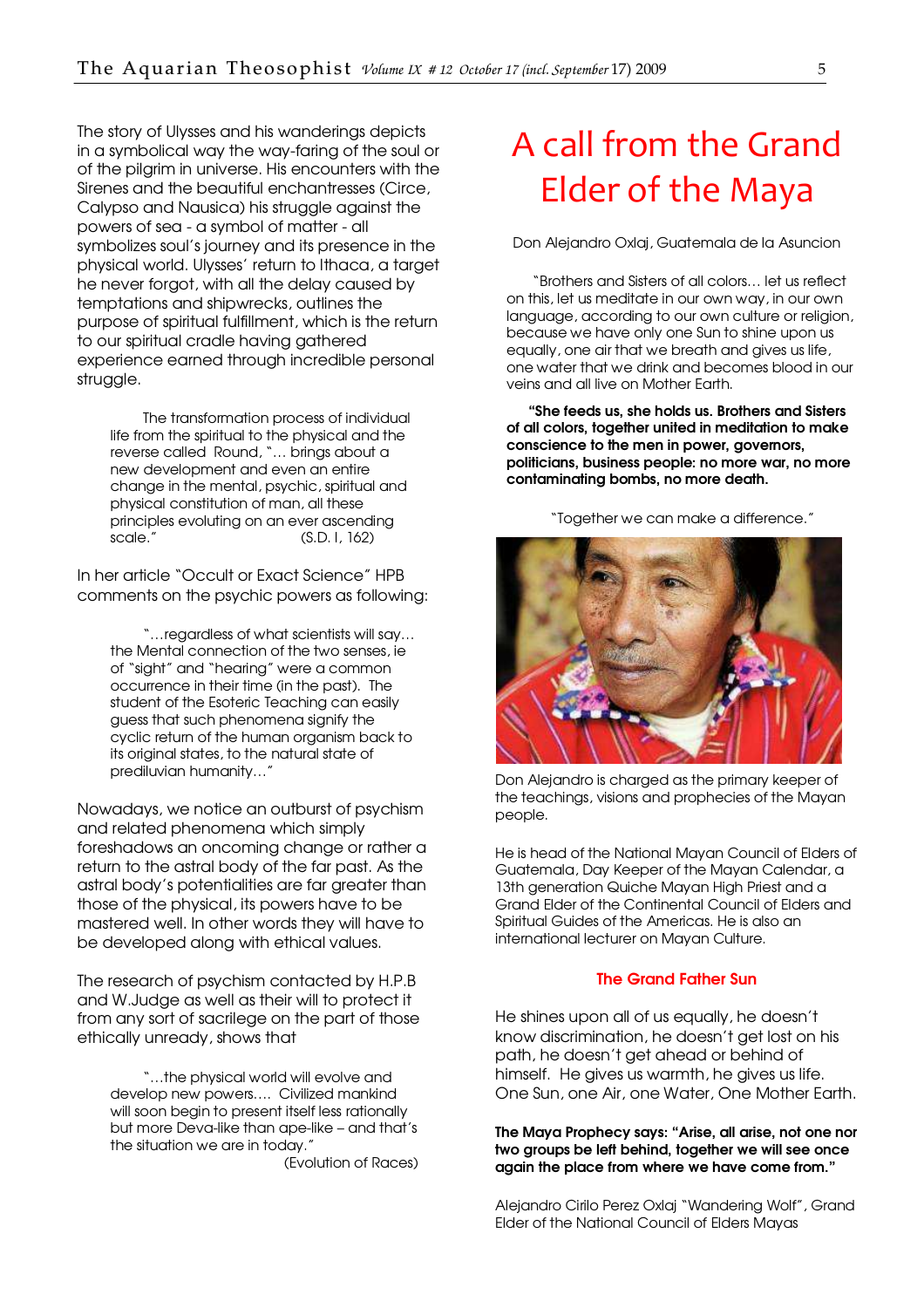# <span id="page-5-0"></span>True Magic in Tinkerbell and other Stories

#### From a Student

What makes a story one that lasts and has meaning for us. There is in a great story, fairy tale, epic journey, and fiction, something that resonates within us, something that reminds us of who we are and why we are here.

In fact, if a story or tale is missing that element, it soon falls from our awareness and we move on in our search. What is it that we are looking for in the story or tale? Do we always see it right away? Or is there just a vague stirring of familiarity towards the ideas presented in the story?

In our modern education we are told that we are evolutionary accidents or sinners of the day.

#### But in stories the greatness we feel in our heart belongs to us, is given life and visibility.

Most are aware of the Spirit that strives to be free from the forms that are imposed by nature and karma. We see in each generation of children a love for and identity with stories of our ability to use our greatness to overcome limitation. The Wizard of Oz, Star Wars, Harry Potter and others, all give sustenance to the inner life of the child and remind us all of that inner life, we might have forgotten along the way.

> "when I was a small child I was always supposin' I used to sit on the window seat and stare, stare, at the moon, and I was supposin' that, if I only stared long enough, I'd get there and know all about it."

In the story of the birth of Tinkerbell, it is the first laughter of a baby that brings the fairy into life. "Nature Unaided Fails" states the Secret Doctrine, and as the movie begins, it indicates where the aid might come from.

> "Have you ever wondered, how does nature get its glow? Who gives it light and colour as the seasons come and

go? It is fairies, that prepare for the seasons!"

In "Once Around the Sun" by **ELSA-BRITA** TITCHENELL ( available for downloading at [http://abacus-es.com/tic/orts/index.htm \) the](http://abacus-es.com/tic/orts/index.htm)  young boy speaks after seeing and talking to the ocean:

> "Me! Why I'm no good for anything," said Peter unhappily. "You are good for much more than these others."

> Uncle Peppercorn was stern again. "Remember I said you can think?" "M-mm - yes."

> "Well, ALL this is a great big thought," said Uncle Peppercorn, waving his arm to the garden and the fields around. "It's a beautiful thought of a great and wonderful mind."

> "Oh , Gee! Do you think I can think . . ." "Now, wait a minute," said Uncle Peppercorn, "you're only just starting. But you can think fine and useful thoughts, and if, you remember not to think of yourself, some day you'll be a thinker of worlds like this too."

#### Every thought we think is a form of energy. Mr. Judge calls the brain a generator of force.

In the Eternal Verities for Children, put together by Robert Crosbie:

> "What kind of stuff are fairies made of?... you see, that is the stuff that clothes our thoughts as they go out into the world.

> "No sooner does a thought go from us than these *fiery* lives are drawn to it  $$ they are what keep the thought alive. If it weren't for that… how could we expect from them any Karma, either good or bad. Perhaps you didn't know before, that it's really the thoughts of people that make the fairy forms!"

So, whether we are reading to children, watching a movie or a play with them, we must always be ready to see an old occult truth.

Even in such movies as the 'Ghostbusters', there is the truth, that the only way to get rid of the darkness is to think happy, loving, and friendly thoughts.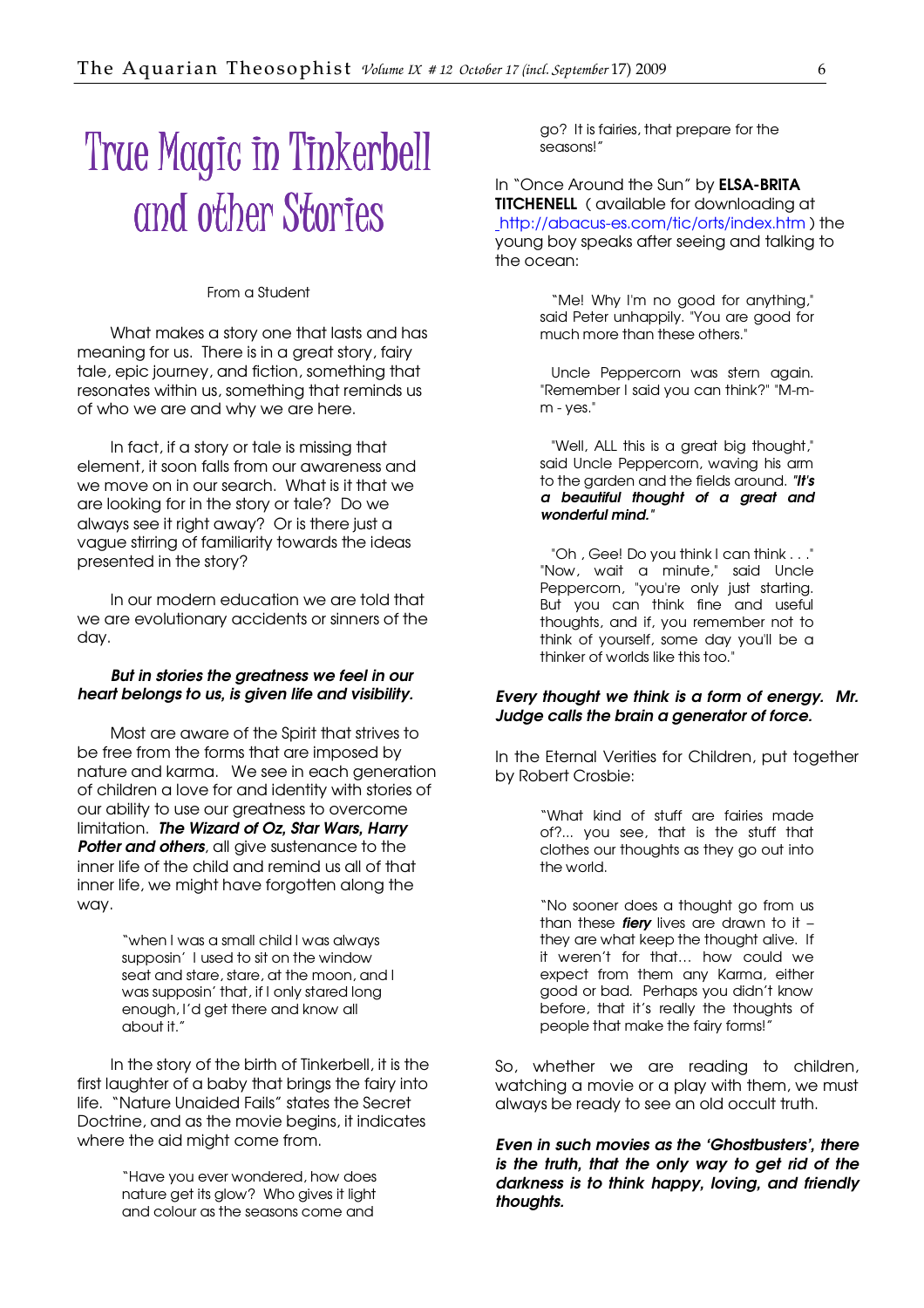## <span id="page-6-0"></span>Grow your own wheatgrass!

http://www.livingfoods.com/articles/wheatgrassinformation.html

Wheatgrass is one of the so-called green foods that are valued by health-conscious individuals as great natural source of nutrients. In Juice form it contains 70% chlorophyll, which is often referred to as the blood of plant life. It closely resembles the molecules of human red blood cells. Chlorophyll has been shown to produce an unfavorable environment for bacterial growth in the body and so effective in increasing the body's resistance to illness.

… Wheat grass is known as an alternative cancer therapy. Drinking of wheat grass juice helps your body to build red blood cells which carry oxygen to every cell. By increasing the oxygenation the body you can help offset smog and carbon monoxide and increase your endurance during physical exercise.

Wheat grass has been found to dissolve scars formed in the lungs and in addition helps wash drug deposits from the body, purifies the



blood and organs and counteracts acids and toxins in the body. It helps to increase the enzyme level in our cells, aiding in the rejuvenation of the body and the metabolism of nutrients. These enzymes help to dissolve tumors.

This nutrient-rich grass contains 17 amino acids which are the building blocks of proteins. The body uses these amino adds for muscle tissue, repairing cells, and clotting the blood. Wheatgrass retains 92 of the 102 minerals found in the soil. These minerals include calcium, phosphorus, iron magnesium and potassium.

It is a rich natural source of vitamins A and C. Wheatgrass has more vitamin C than oranges and twice the vitamin A as carrots. It is exceptionally rich in vitamins E, K, and Bcomplex. It is also a natural source of laetrile (B-17). Dr. Chiu Nan Lai of the University of Texas has found that wheatgrass produces an immunization effect against many dietary carcinogens.

# Wheatgrass in the balance

#### Commentary by a Student and user of wheatgrass

To deal with the issue of wheatgrass and cancer is a very delicate issue because of the vulnerability of people and their families when faced with cancer.

The problem as I understand it is that alternative practitioners believe that there are a number of causes of cancer (such as the alkaline level and amount of oxygen in the body) which can be helped by wheatgrass either as prevention and or as a treatment.

I'm open to believe it is true and my partner has taken that road… she is free from cancer now after surgery. So she uses it now for prevention which also requires life-style changes mainly with diet:

#### "The Wheatgrass Diet [of Ann Wigmore] excludes all meat, dairy products and cooked foods and emphasizes "live foods" such as uncooked sprouts, raw vegetables and fruits, nuts and seeds."

The alternative health care community believes that wheatgrass forms part of both prevention and cure, often with other complementary methods.

However the orthodox medical community does not recognise these alternative approaches except perhaps in a supporting role such as good diet and help for the mental state and relaxation of the patient. There don't appear to be any clinical trials recognised by orthodox medicine:

> "Although there are individual reports that describe tumor shrinkage and extended survival among people with cancer who followed the wheatgrass diet, there are no clinical trials in the available scientific literature that support this..."

For myself I do not doubt it can help but the extent and in what precise circumstances I am unable to judge. Perhaps one should err on the side of caution with something like:

"Wheatgrass is considered as an alternative cancer therapy by the alternative health care community but to date this has not appear to have been verified by orthodox medicine."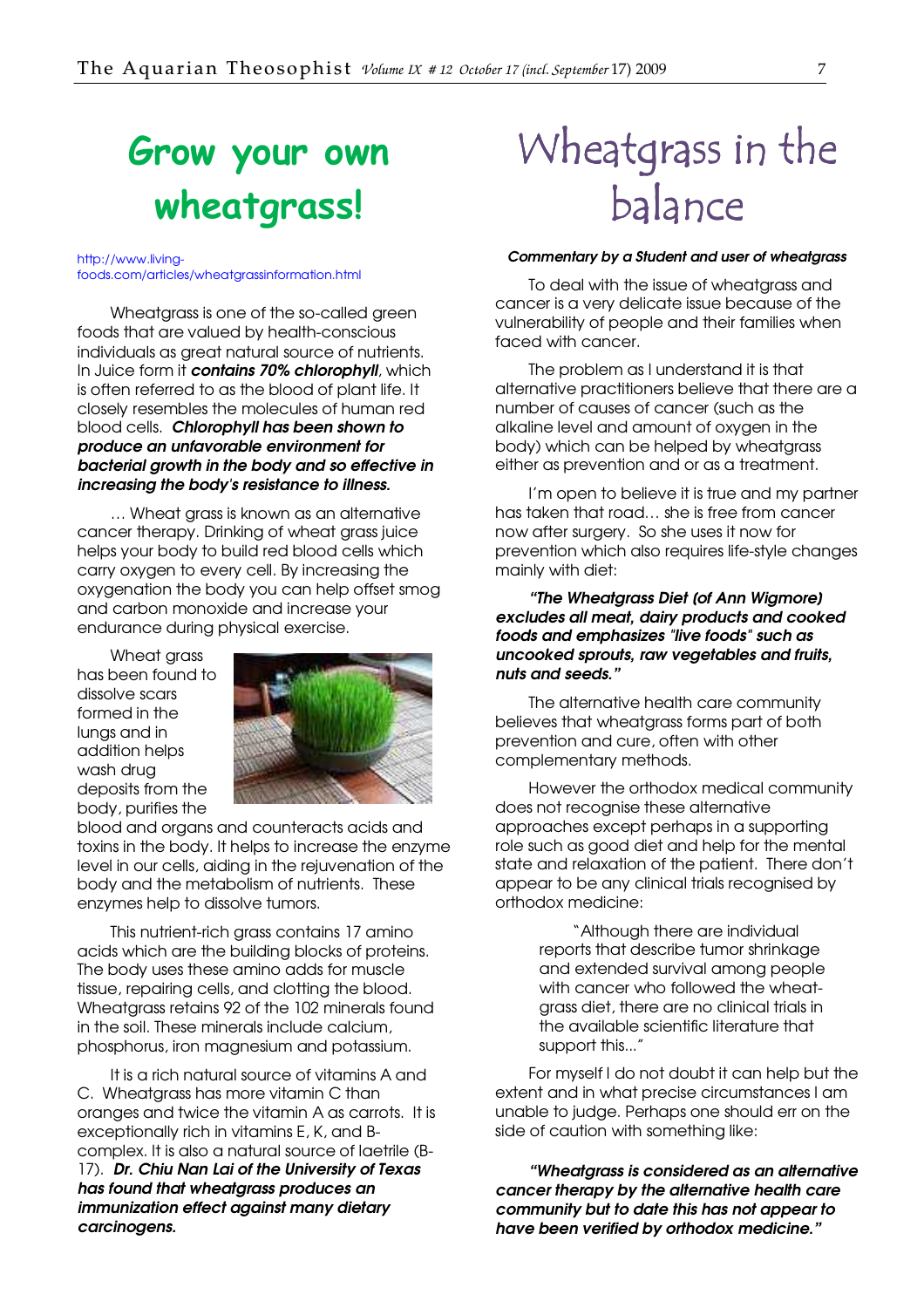### <span id="page-7-0"></span>**CORRESPONDENCE**

### WQJ works published in Russian

Thursday, August 13, 2009

Dear friends, the following I received this morning from the publisher in Ukraine:

Здравствуйте, многоуважаемая Лора!

Поздравляю Вас - книга готова! Огромное Вам спасибо и всем, кто зримо и незримо участвовал в этом.

Сергей

This is a translation of the message:

"Good morning much-respected Laura! Congratulation! The book was published (ready, printed). Thank so much to you and all who visibly and invisibly participated in this work. Sergey"

\_\_\_\_\_\_\_\_\_\_\_\_\_\_\_\_\_\_\_\_\_\_\_\_\_\_\_\_\_\_\_\_\_\_\_\_\_\_\_\_\_\_\_\_

Wednesday, August 19, 2009

Dear Editors,

The book title is "W.Q.Judge. Articles. Commentaries". It contains translation of 52 Judges's articles from 2 volumes by The Theosophy Co. Publication, Los Angeles, 1980.

Commentaries section contains translation of the part of "Point out the Way", answers on questions on The Ocean of Theosophy. I translated all material of Point out the Way but it was hard to include all of it in the same book.

It is 535 pages… the editor of the book is Elena Logaeva, from the theosophical publisher Sfera in Moscow. She is one of the editors and compilers of Blavatsky's articles of ten books series, and many more Blavatsky's publications in Russia. The first release is 500 copies. But the Ukrainian publisher in Donetsk is open to publish more copies. There is Judge's photo in the book. I will be glad to answer on any additional questions.

Thanks again for your interest. Sincerely Laura L.

### [MSG and the Slow](http://www.rense.com/general67/msg.htm)  Poisoning of America

from "fali engineer" [faliengineer@sbcglobal.net](mailto:faliengineer@sbcglobal.net) 

To please forward to news agencies, government departments, friends, members of Congress.

#### MSG (a slow poison)

The food additive MSG (Mono-Sodium Glutamate) is a slow poison. MSG hides behind 25 or more names, such as Natural Flavoring. MSG is even in your favorite coffee from Tim Horton's and Starbucks coffee shops!

I wondered if there could be an actual chemical causing the massive obesity epidemic, and so did a friend of mine, John Erb. He was a research assistant at the University of Waterloo in Ontario , Canada , and spent years working for the government. He made an amazing discovery while going through scientific journals for a book he was writing called The Slow Poisoning of America .

In hundreds of studies around the world, scientists were creating obese mice and rats to use in diet or diabetes test studies. No strain of rat or mice is naturally obese, so scientists have to create them. They make these creatures morbidly obese by injecting them with MSG when they are first born.

The MSG triples the amount of insulin the pancreas creates, causing rats(and perhaps humans) to become obese. They even have a name for the fat rodents they create: "MSG-Treated Rats."

When I heard this, I was shocked. I went into my kitchen and checked the cupboards and the refrigerator. MSG was in everything - the Campbell's soups, the Hostess Doritos, the Lays flavored potato chips, Top Ramen, Betty Crocker Hamburger Helper, Heinz canned gravy, Swanson frozen prepared meals, and Kraft salad dressings, especially the "healthy low-fat" ones.

The items that didn't have MSG marked on the product label had something called "Hydrolyzed Vegetable Protein," which is just another name for Monosodium Glutamate.

It was shocking to see just how many of the foods we feed our children everyday are filled with this stuff. MSG is hidden under many different names in order to fool those who read the ingredient list, so that they don't catch on. (Other names for MSG are "Accent,

"**Aginomoto," "Natural Meat Tenderizer,"** etc.)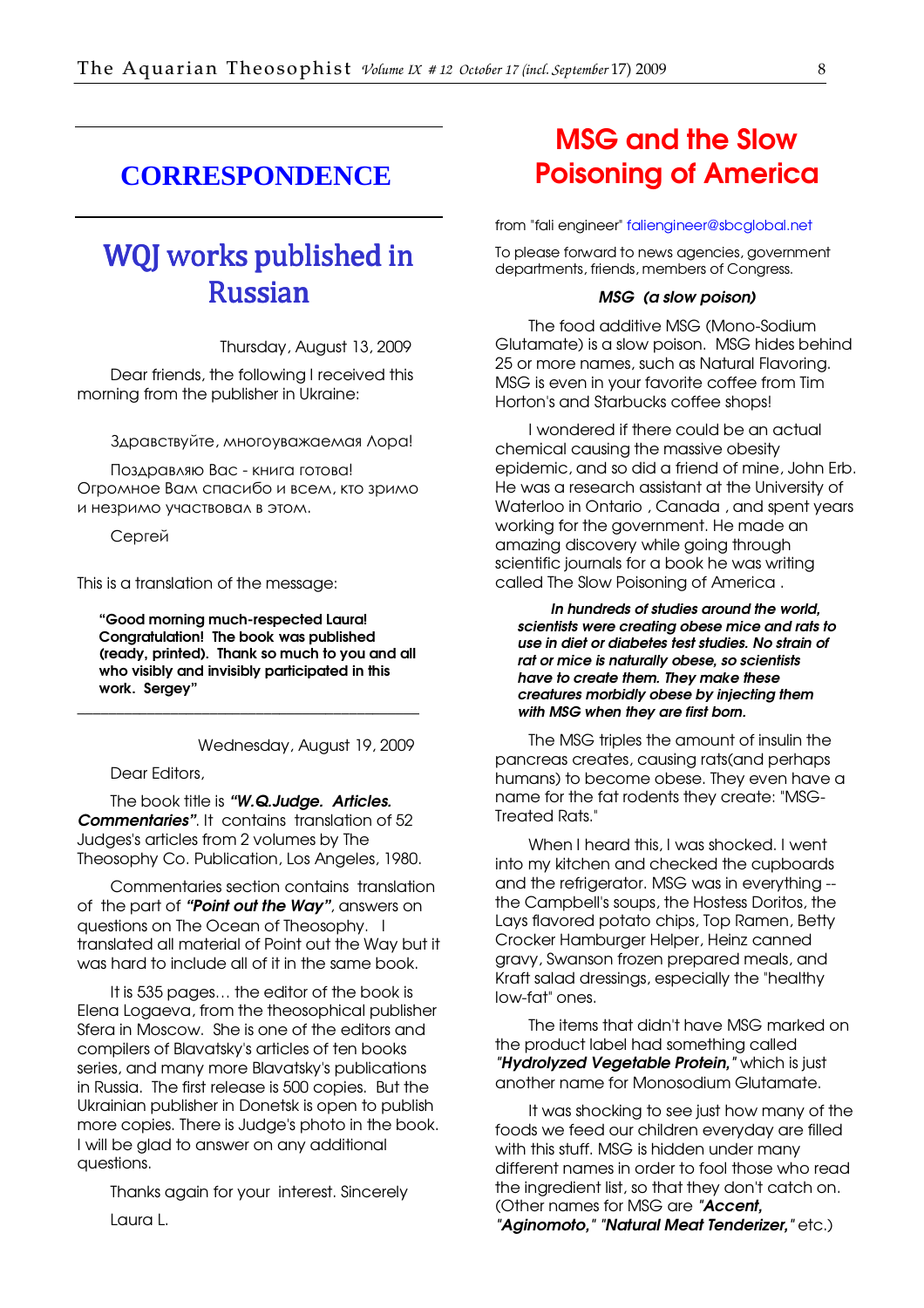<span id="page-8-0"></span>But it didn't stop there. When our family went out to eat, we started asking at the restaurants what menu items contained MSG. Many employees, even the managers, swore they didn't use MSG. But when we asked for the ingredient list, which they grudgingly provided, sure enough, MSG and Hydrolyzed Vegetable Protein were everywhere.

Burger King, McDonald's, Wendy's, Taco Bell, every restaurant -- even the sit-down eateries like TGIF, Chili's, Applebee's, and Denny's -- use MSG in abundance. Kentucky Fried Chicken seemed to be the WORST offender: MSG was in every chicken dish, salad dressing and gravy. No wonder I loved to eat that coating on the skin -- their secret spice was MSG!

… MSG is added to food for the addictive effect it has on the human body.

Even the propaganda website sponsored by the food manufacturers lobby group supporting MSG explains that the reason they add it to food is to make people eat more.

And we wonder why the nation is overweight! MSG manufacturers themselves admit that it addicts people to their products. It makes people choose their product over others, and makes people eat more of it than they would if MSG wasn't added.

Blowing the whistle on MSG is our responsibility, so get the word out.

[There is an informative video on the effects of MSG regarding concentration and control of emotions, esp. for on autistic and attention deficit children: [http://www.youtube.com/watch?v=g](http://www.youtube.com/watch?v=g-pnzj0c06Q&feature=player_embedded)pnzj0c06Q&feature=player\_embedded# Eds.)

The full article is at <http://www.rense.comz/general67/msg.htm>



Some simple advice on avoiding MSG is given in the link below.

Cut down on 'take aways' and processed food, and eat more fresh fruit and veg, some of it raw; it will also save much expense. Ed.

Click on picture or link below

<http://www.healthy-holistic-living.com/msg-side-effects.html>

The short video on MSG is also at bottom of that page.

What to avoid: 10 foods to cut out: <http://www.youtube.com/watch?v=CZlVpthaYEs&NR=1>

### **PUBLICATION REVIEWS**

Alternative

Christs

profound influence on Western culture as Jesus, even though not a single detail of his life or teaching can be confirmed with certainty.

Few, if any, individuals have had such a

Alternative Christs **Edited by**<br>Olav Hammer

Edited by Olav Hammer

University of Southern Denmark

This lack of reliable biographical data has left his life open to broad interpretation. Jesus, gnostic and apocryphal sources insist, never truly died on the cross since he was a divine being, whose human frame was an illusion.

Muslim sources affirm that Jesus was a prophet of God and will return at the end of time. Jörg Lanz von Liebenfels formulated racial theories in which Jesus was a redeemer for Aryans only, while the Renaissance polymath Guillaume Postel was convinced that Christ had returned as a Venetian woman. This book explores these and other views without taking sides in any theological arguments and presents research on a variety of alternative Christologies.

Hardback (ISBN-13: 9780521889025). For further details click link. Curtsey of Cambridge U Press: [Published August 2009 £55.00](http://www.cambridge.org/us/catalogue/catalogue.asp?isbn=0521889022)